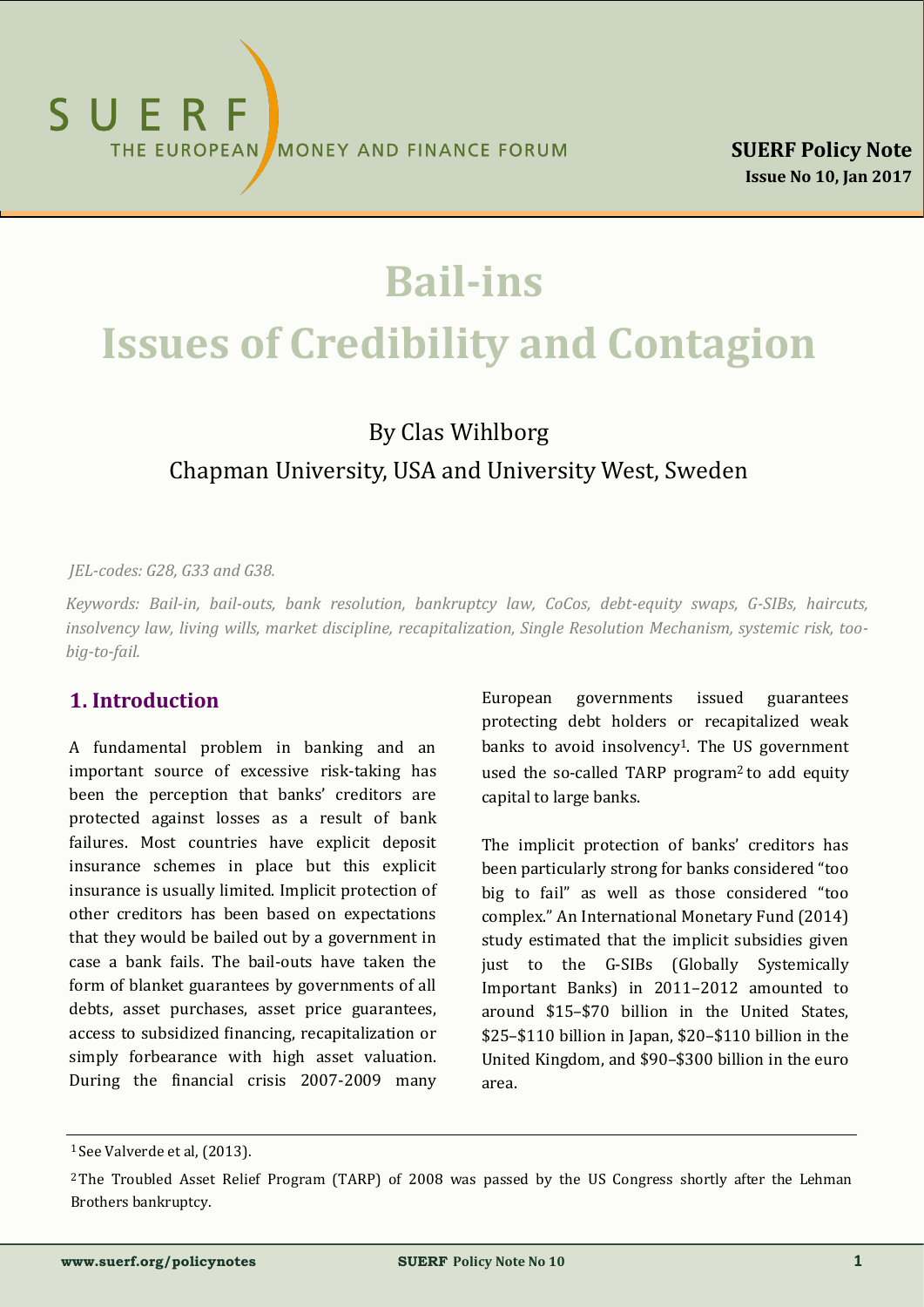Already before the financial crisis 2007-2009 it was accepted that shareholders must not be protected against losses on their investments in bank equity. Shareholders have limited liability, however, with the consequence that they cannot lose more than the amount they invested in incorporated banks. This limited liability is also the source of the incentives of shareholders to shift risk to taxpayers when governments implicitly subsidize debt financing through more or less explicit promises of bailouts.

The concept of bail-in seems to have been coined by Paul Calello and Wilson Ervin (2010) in an article in the Economist. Thereafter, bail-in has appeared frequently in the European debate, in particular, to capture that creditors bear a share of a bank's loss along with shareholders when the bank fails or is recapitalized by a government. If a bank fails, creditors that are not bailed out are bailed in when they must accept losses on their claims. In a recapitalization some creditors may be bailed out and others bailed in.

Bail-ins can be more or less formalized in procedures for how to allocate losses from a bank's failure or they can be completely ad hoc as part of a government led resolution if a banking crisis. In the Cyprus banking crisis in 2013 depositors that were not covered by insurance were bailed in on an ad hoc basis as a result of the pressure from the EU on Cyprus' government. In this case it was politically possible to not bailout large depositors and bondholders since they to a large extent were wealthy Russians, who wanted to keep their wealth out of reach of "grabbing governments."

Political influences on who will be bailed in or out seem to have been a factor in the recent recapitalization of the third largest Italian Bank, Banco Monte dei Paschi di Siena as well. Institutional junior bondholders had to accept a write-down of their claims on the bank while retail investors holding the same bonds did not have to take a loss.

Most countries have long had formalized procedures for allocation of losses to creditors in bankruptcy in the form of conventional corporate insolvency law. These laws have rarely been used in cases of bank failures because the resolution of claims is time consuming. Large parts of firms' and individuals' supposedly liquid claims on a failing banks would become illiquid and unavailable for use. The fear that a bank's insolvency could lead to direct losses as well as the locking in of depositors' and other creditors' claims for years could easily trigger runs on the bank as soon as rumors about a bank's demise appear. Thus, special insolvency law or administrative procedures are needed to resolve the claims on insolvent banks.

Special procedures for resolving the claims on a failing bank should achieve two major objectives to promote both efficiency and stability. From an efficiency point of view some creditors must face the risk of losses in order to promote market discipline on banks' risk-taking. From a stability point of view the risk of losses must not be a source of systemic risk as a result of a bank's size and interconnectedness, and contagion effects through financial markets. There is an obvious dilemma when specifying bail-in rules since effective market discipline requires a credible promise of bail-ins for some creditors but the same credible promise creates incentives for these creditors to quickly liquidate their claims and "run" on a distressed bank. For this reason bail-in rules may have to be accompanied by other measures that limit the possibly systemic consequences of creditors fleeing a bank. The dilemma is particularly severe for systemically important banks and in situations when a large part of a banking system is distressed.

Before the financial crisis few countries outside the USA had implemented special insolvency law or administrative procedures for banks<sup>3</sup>. Hundreds of insolvent small and medium sized banks were closed and resolved under the FDICIA procedures from 1991.<sup>4</sup>

4 FDICIA is an abbreviation for the Federal Deposit Insurance Corporation Improvement Act of 1991.

<sup>3</sup>In the US a special insolvency law for banks has existed since 1863. Other countries with explicit procedures for bank insolvencies before the crisis were New Zealand, Brazil and Canada. See Wihlborg (2012)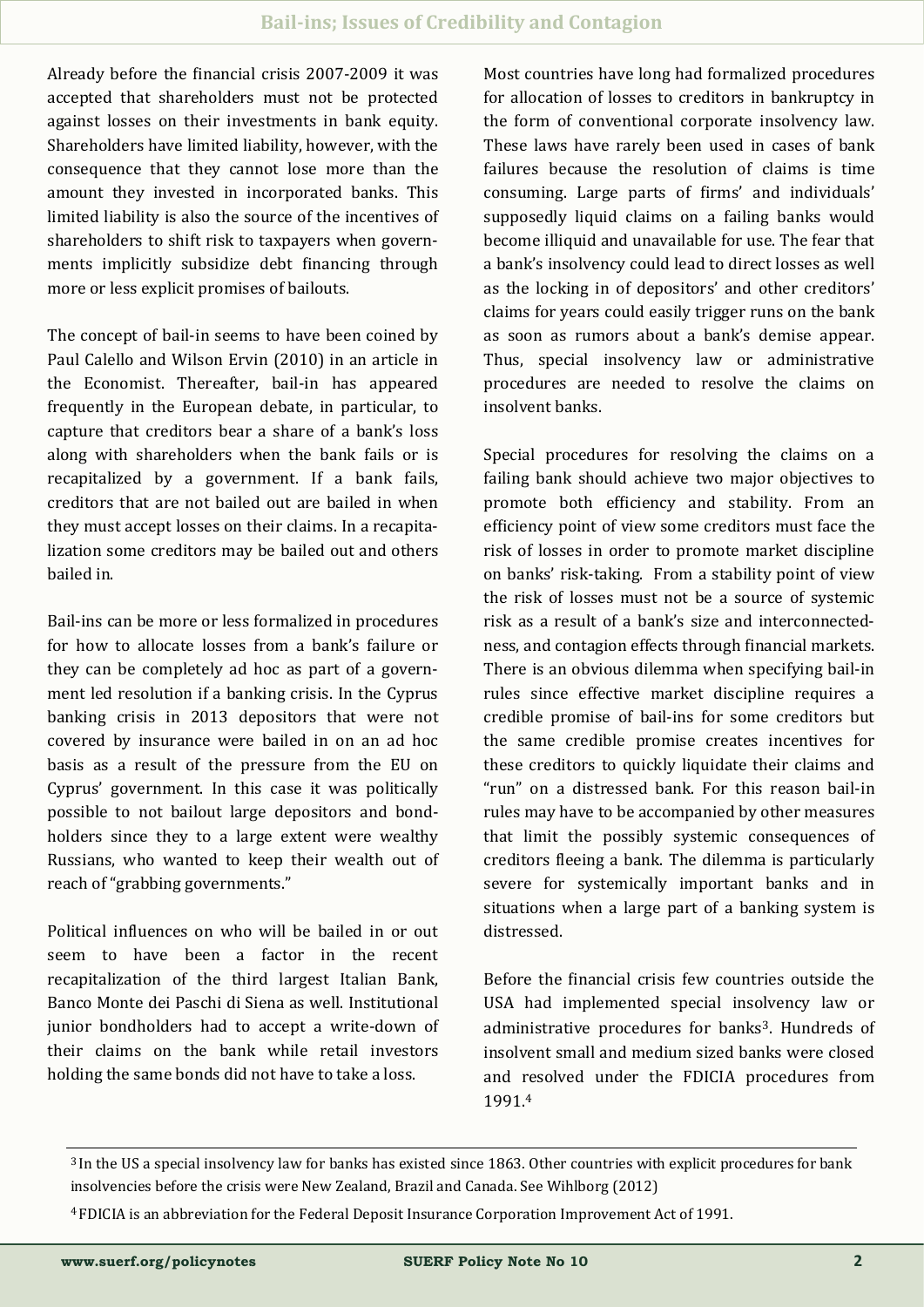These procedures were not applied on the large US banks during the financial crisis for fear that the systemic consequences could not be managed. This has contributed to current concerns about banks being "too big or too complex to fail" and the "Orderly Liquidation Procedures" (OLA) for systemically important banks and financial institutions in the US.<sup>5</sup>

Although the need for special insolvency laws for banks incorporating bail-ins has been recognized for some time in Europe as well, $6$  the impetus to implement or strengthen bank insolvency laws was generated by the public reaction to the large fiscal costs of support to banks during the financial crisis in 2008 and 2009. The euro-zone debt crisis that erupted in 2010 further increased the urgency of having effective procedures in place to break the link between banking risk and sovereign risk. A banking union for the euro area became one part of the attempts to strengthen the foundations of the currency union. One leg of the banking union is the formalization of procedures for resolving failing banks in the Single Resolution Mechanism (SRM) along with the Single Supervisory Mechanism (SSM) and a single deposit insurance scheme. The SRM that took effect on January 1, 2016 incorporates bail-in rules as well as measures to mitigate potential contagion effects of bank failures.

Section 2 describes different forms of bail-ins before important aspects of current formalized procedures for resolution of insolvent banks in Europe, in particular, are summarized in Section 3. The credibility of these mechanisms and their approaches to limit systemic consequences of bank failures are discussed in Section 4. Alternatives to resolutions affect the credibility of the procedures as well. Precautionary recapitalization as in the case of Banco Monte dei Paschi is one such alternative. Finally, Section 5 concludes with an assessment of the consequences of the bail-in procedures for efficiency and stability of the banking systems.

## **2. Forms of bail-ins**

There are various ways to achieve bail-ins of creditors and these different forms may be more or less formalized ex ante within a legal or administrative structure. The most direct form of bail-in is a write down of the value of a claim. The write-down is also called a haircut. An alternative is a debt-equity swap that offers creditors a certain number of shares in a bank in exchange for relinquishing a claim. The equity price at which the swap takes place defines the magnitude of the immediate loss for the creditors. The potential benefit for a creditor of this arrangement is that there is an upward potential if the bank survives and its value recovers. From the bank's point of view the debt-equity swap improves the bank's ability to satisfy capital requirements and reduces the need to issue new equity. A debt-equity swap dilutes existing shareholders' stake in the bank but that would happen with the issuance of new equity as well. From a government's point of view the debt-equity swap has the advantage of achieving a recapitalization at a better equity price than would be obtained if the bank would have to issue equity in a market with a skeptical attitude to the bank or banks in general.

Conditional Convertible bonds or CoCos formalize either haircut or a debt equity swap in the bond contract. The contract specifies a trigger for conversion and whether the bond-owner's loss will take the form of conversion to equity or a haircut. The trigger may be specified in terms of the bank's capital position in market or accounting terms, or in terms of the market price of the bank's equity.

One attraction of CoCos for banks is that these liabilities qualify for calculation of capital in capital adequacy regulation as well as in the bank's TLAC (Total Loss-Absorbing Capacity). If the trigger is, for example, a relatively high equity price the value of the CoCos qualify as additional Tier 1 capital along

<sup>&</sup>lt;sup>5</sup>The OLA is one part of the Dodd-Frank Act of 2010. Barth and Wihlborg (2016) discuss alternative remedies for the "too big to fail" problem.

<sup>6</sup> See, for example, European Shadow Financial Regulatory Committee (ESFRC), Statement No 1, 1998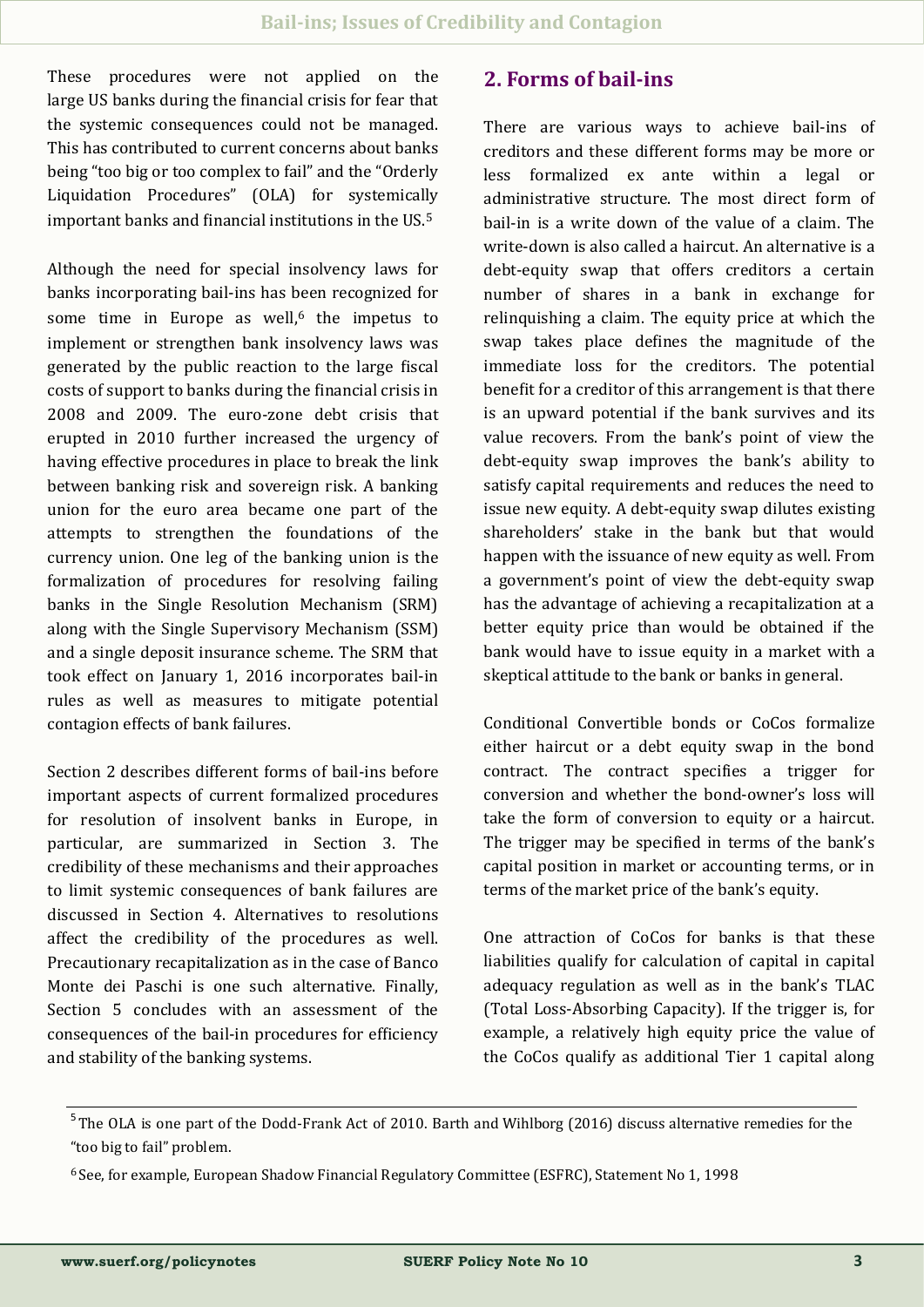with preferred shares while if the trigger is a low equity price the value of the CoCos qualify as Tier 2 capital along with regular subordinated debt.

Both the trigger and the conversion ratio are important for the incentive effects of CoCos since the holders of these bonds can anticipate that they may become equity holders and risk losses before the bank becomes insolvent.<sup>7</sup> At the same time other bondholders can anticipate that the conversion of CoCos will delay insolvency.

Ultimately, the attractiveness of CoCos for a bank depends on the yield the bank must offer in the market. If markets price securities efficiently, the additional risk of CoCos relative to other forms of debt will be reflected in the yield. There is an additional advantage to CoCos relative to equity, however, in countries where interest costs on CoCos are deductible for tax purposes.

Banks also worry about possible signaling effects of conversion but it does not seem likely that a conversion signals any information that is not already incorporated in the market prices of equity and bonds if the trigger is specified in market value terms. However, if the trigger is defined in book value terms, there is less transparency about the distance to conversion and there may be scope for manipulation of relevant book values.

An additional consideration for regulators is whether they should restrict the investor groups that invest in CoCos. They are generally available only to professional investors including banks and other financial institutions. This type of regulation is motivated by consumer protection but it has the disadvantage that contagion effects of a bank's distress may be amplified within the financial system.

Haircuts and debt-equity swaps are bail-ins that can be imposed ad hoc by a government when it manages a crisis while CoCos make the bail-in contractually determined. Greater predictability with respect to bail-ins can be achieved if they occur in accordance with legal or administrative procedures for insolvent banks.

## **3. Bail-ins in law and administrative procedures**

After the financial crisis in 2008-2009 the EU has introduced the Bank Recovery and Resolution Directive<sup>8</sup> (BRRD) for the EU as a whole, as well as the Single Resolution Mechanism (SRM)<sup>9</sup> for the euro-zone laying out the procedures for closing and resolving insolvent banks. These procedures took effect on January 1, 2016. In the US the Orderly Liquidation Authority (OLA) was implemented as a part of the Dodd-Frank Act of 2010 to enable the FDIC to be able to close and resolve even the largest systemically important banks and other financial institutions.<sup>10</sup>

All the post-crisis resolution reforms incorporate bail-ins as one aspect of the "Key Attributes of Effective Resolution Regimes for Financial Institutions" as specified by the Financial Stability Board (FSB) (2014). The objective of these attributes is to allow a Resolution Authority to "resolve financial institutions in an orderly manner without taxpayer exposure to loss from solvency support, while maintaining continuity of their vital economic functions."

<sup>7</sup> Incentive effects of CoCos are analyzed in, for example, Flannery and Perotti (2011) and Hilsher and Raviv (2014). Both papers conclude that well-designed CoCos can reduce risk-taking incentives of banks.

<sup>8</sup>Directive 2014/59/EU of May 15, 2014 of the European Parliament and of the Council establishing a framework for the recovery and resolution of credit institutions and investment firms.

<sup>9</sup>Regulation (EU) No 806/2014 of the European Parliament and of the Council of 15 July 2014 establishing uniform rules and a uniform procedure for the resolution of credit institutions and certain investment firms in the framework of a Single Resolution Mechanism and a Single Resolution Fund and amending Regulation (EU) No 1093/2010.

 $10$  Switzerland, as well, has implemented bank insolvency procedures to be able to manage a possible failure of one of its two large banks.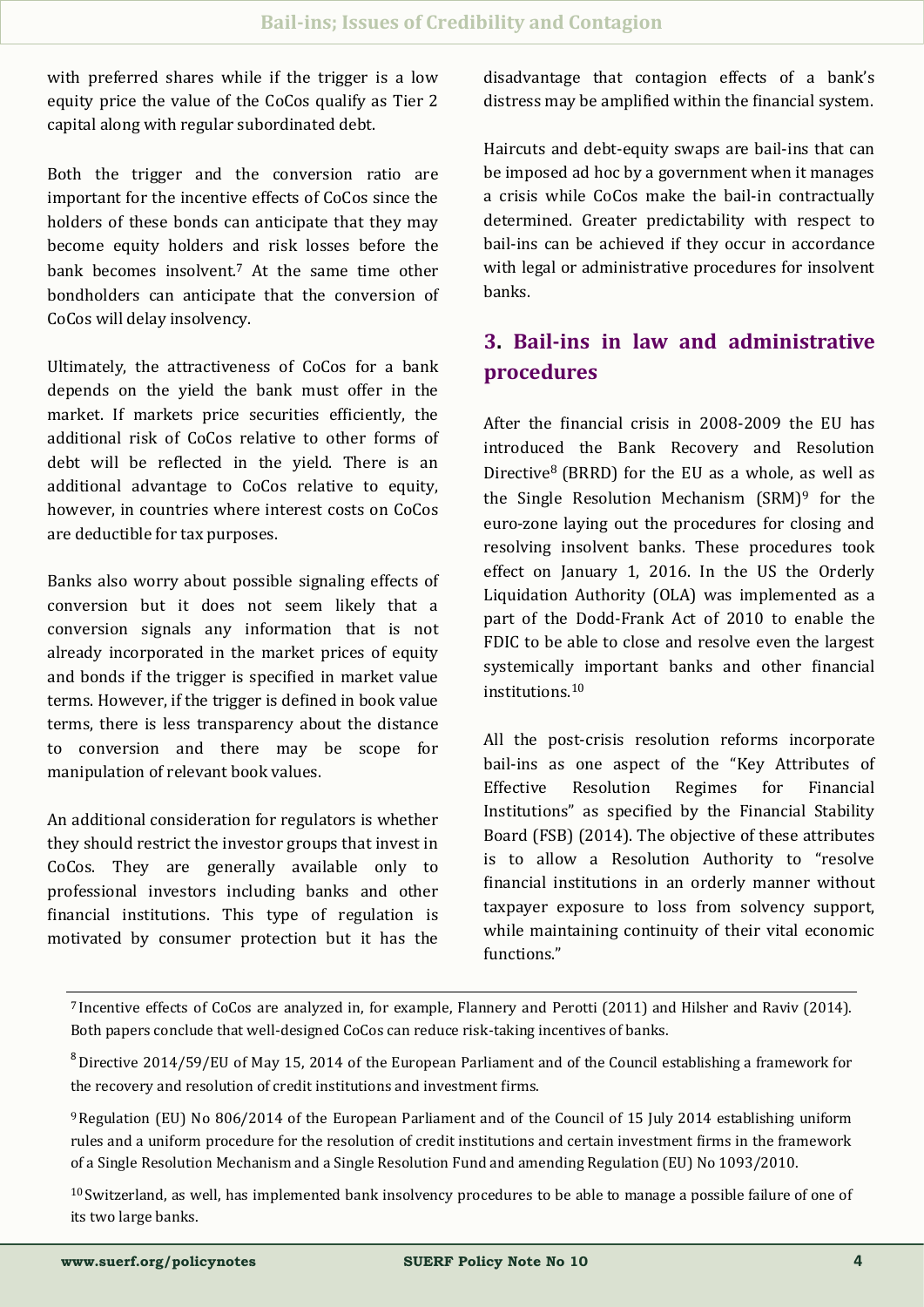The resolution authority in each jurisdiction acts as or appoints an administrator with powers to remove and replace management and directors, terminate and enter contracts, and transfer or sell assets and liabilities. The BRRD specifies four resolution tools; the sale of business, establishment of a bridge bank, separation of performing assets and bail-in of shareholders and creditors. The purpose of the bridge bank is to temporarily take over critical functions in order to minimize the disruptions of the winding down process to the financial system. The power to bail-in shareholders and creditors reduces the need to obtain new funding for the continued operations of critical functions. Such funding should not burden taxpayers but be obtained from a privately financed resolution fund or a mechanism with ex post recovery from the financial industry.

With respect to bail-ins the resolution authority should be able to write down or convert into equity unsecured and uninsured creditor claims to the extent necessary. Equity should absorb losses first. Senior debt holders can be bailed in only after subordinated debt has been written off entirely. The bail-ins should respect the hierarchy of claims in liquidation but the resolution authority has latitude to make exceptions out of concern with financial stability. Bail-ins should also be governed by the principle that creditors should not be made worse off from bail-ins than from liquidation under general bankruptcy law.

A controversial aspect of the Key Attributes is the treatment of short term and collateralized financial contracts. They represent liquidity and play a very important role in the short term funding of banks and other financial institutions. Protecting them from being bailed in reduces the risk for those supplying liquid funds for banks and the need for fire sales of assets. On the other hand, the protection encourages short term funding in the form of, for example, repos and the protection reduces the share of liabilities available for bail-ins.<sup>11</sup>

General bankruptcy law in most countries allow many short term contracts to be "stayed" in bankruptcy with the implications that the creditors during the stay lose rights to net out positions, to apply set-offs and to claim collateral with the failing firm. The Key Attributes do not suggest an automatic stay for more than a day or two for financial institutions. During these days the resolution authority must decide whether to include the liabilities among those eligible for bail-ins. The BRRD excludes certain liabilities completely from bail-ins. Most importantly, these liabilities include secured liabilities, liabilities to other banks, investment firms and payment and settlement systems with a maturity of less than seven days, deposits covered by a deposit guarantee scheme and deposits from a natural person or small or medium-sized enterprise. To be excluded from bail-ins secured liabilities must be fully secured.12Thus, if the value of the collateral falls below the liability would be subject to bail-in. The exclusion of deposits from a natural person or small or medium-sized enterprise may also be controversial since it reduces the liabilities available for bail-ins and implies unequal treatment of depositors.

Other Key Attributes that may affect the likelihood that the resolution procedures will be applied refer to rules for how a bank becomes subject to resolution under the resolution authority, the treatment of cross-border contracts and measures enhancing the preparedness of a resolution authority to carry out its task.

The BRRD states that the transition from early intervention under the authority of a supervisory board takes place when an entity is deemed to be "failing or likely to fail." The main criterion for this event is that "extraordinary public financial support is required." Under the SRM for euro-zone countries a resolution scheme adopted by the Single Resolution Board (SRB) can be implemented only if there are no objections from the European Council and the

 $11$  See Scott (2014) and Bergman et al (2004).

<sup>12</sup> See Sherman and Sterling (2016).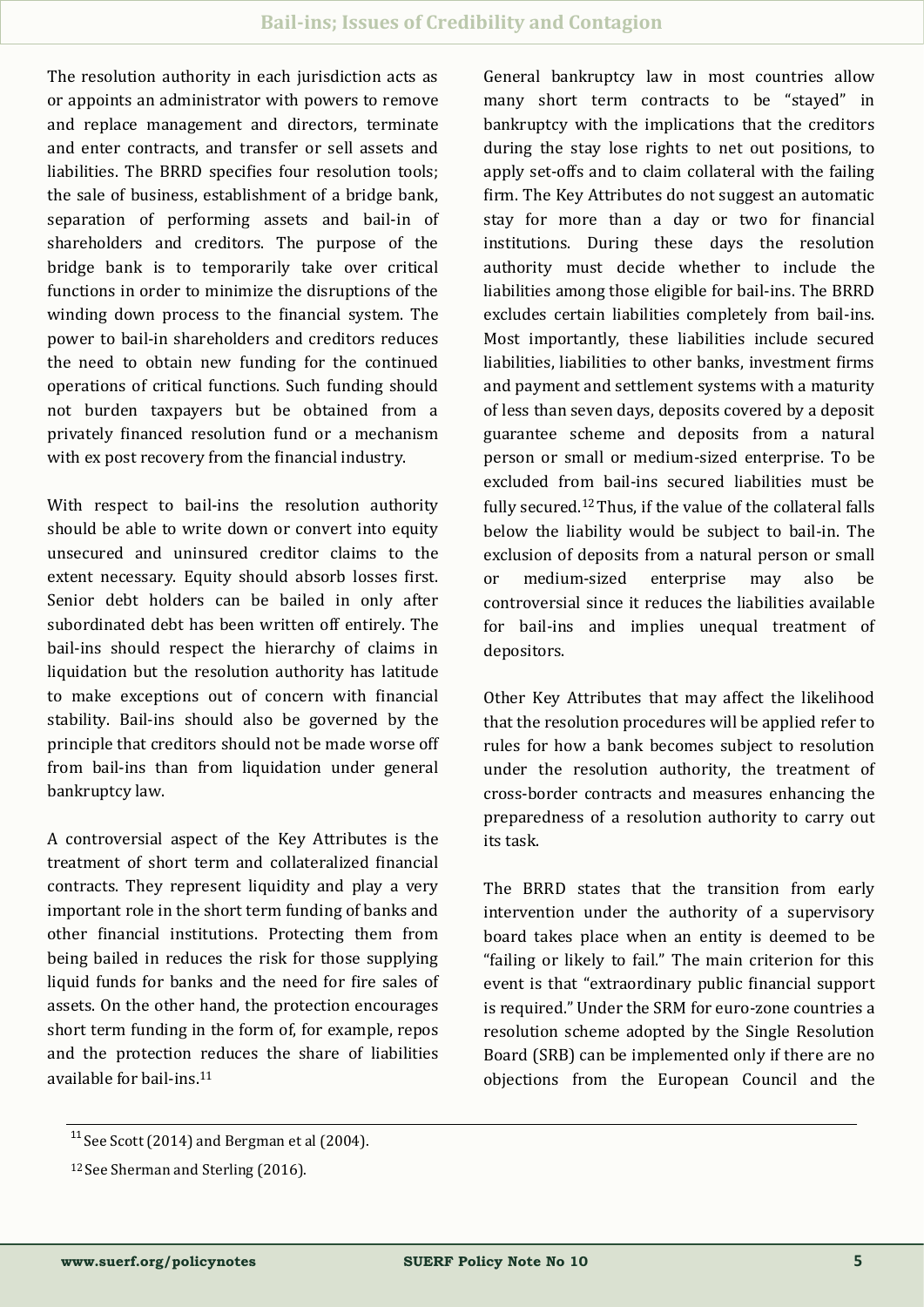European Commission's scheme for resolution. The SRM regulation allows for a systemic crisis exemption for the determination of resolvability of a bank. <sup>13</sup>

In this connection it should also be mentioned that a precautionary recapitalization as in the case of Banco Monte dei Paschi (BMP) can prevent that the issue of resolution even arises. As mentioned, the recapitalization of the BMP was accompanied by a bail-in of some creditors. The BRRD, as well as the SRM for the euro-zone, allows the use of public funding for a precautionary recapitalization as an alternative to resolution when the bank complies with capital requirements but, nevertheless, requires recapitalization that cannot be obtained in private markets. The precautionary recapitalization in the euro-zone requires the approval of the ECB as well as the European Commission. The former has power to put conditions for liquidity support while the latter must approve any state aid within the EU.

The treatment of cross-border contracts in resolution is particularly important for so-called G-SIBs (Globally Systemically Important Banks) that operate in more than one jurisdiction. Single Point Entry (SPE) in resolution on the holding company level simplifies the task of bailing in creditors of highly integrated international banks. Nevertheless, cross-border conflicts may arise if a foreign creditor disputes the right of a resolution authority to bail in a claim on a bank in resolution. Since January 1, 2016, financial firms in the EU subject to the BRRD are required to include a clause in their contracts with creditors that the latter agree that the firm's liabilities may become subject to bail-in.14 However, there is no similar requirement that contractual parties in other jurisdictions should recognize the possibility that their claims may be stayed. Member countries of the FSB are making an effort in cooperation with the International Swap and Derivatives Association (ISDA) to harmonize rights for netting, set-offs and collateral and to strengthen cross-border recognition of stays but so far harmonization has not been achieved.

Among measures enhancing the preparedness of resolution authorities, structured early intervention by a supervisory authority can reduce the likelihood that resolution will be needed. In the EU supervisory authorities are empowered to impose early intervention measures including the replacement of management to reduce the likelihood that a bank fails. Unlike the prompt corrective action (PCA) procedures in the US there are no pre-specified capital ratios, which trigger increasingly severe intervention measures.

Another Key Attribute of relevance for preparedness of the resolution board is the requirement that systemically important banks develop so-called Living Wills or Recovery and Resolution Plans (RPP). The main intention is to prepare the bank as well as its regulatory authority for managing distress. The Living Wills should specify how the bank or the large financial institution can stabilize or wind down operations, sell parts of the operations, and sell assets to recover with a minimum of systemic consequences. The Living Will is subject to approval by the regulatory authority and this authority can require the bank to reorganize itself to increase its resolvability. Resolution authorities should use the plans to develop a comprehensive and coordinated resolution strategy for complex financial institutions. The plans must be updated regularly and approved by regulatory authorities.

Scott (2014) discusses how Living Wills can increase the preparedness of the resolution authority to handle a resolution but he also warns that no plan can cover all possible reasons for banks to become distressed. The Living Wills can also contribute to increased transparency of complex financial institutions and to make valuation of claims on the bank easier.<sup>15</sup>

<sup>13</sup> Regulation (EU) No 806/2014, July 15, 2014 establishes uniform rules and a uniform procedure for the resolution of credit institutions and certain investment firms in the framework of the Single Resolution Mechanism (SRM) and the Single Resolution Fund (SRB).

<sup>14</sup> See Sherman and Sterling (2016 Febr 22).

<sup>15</sup> Carmassi and Herring (2013) are somewhat pessimistic with respect to the contribution of Living Wills in this respect.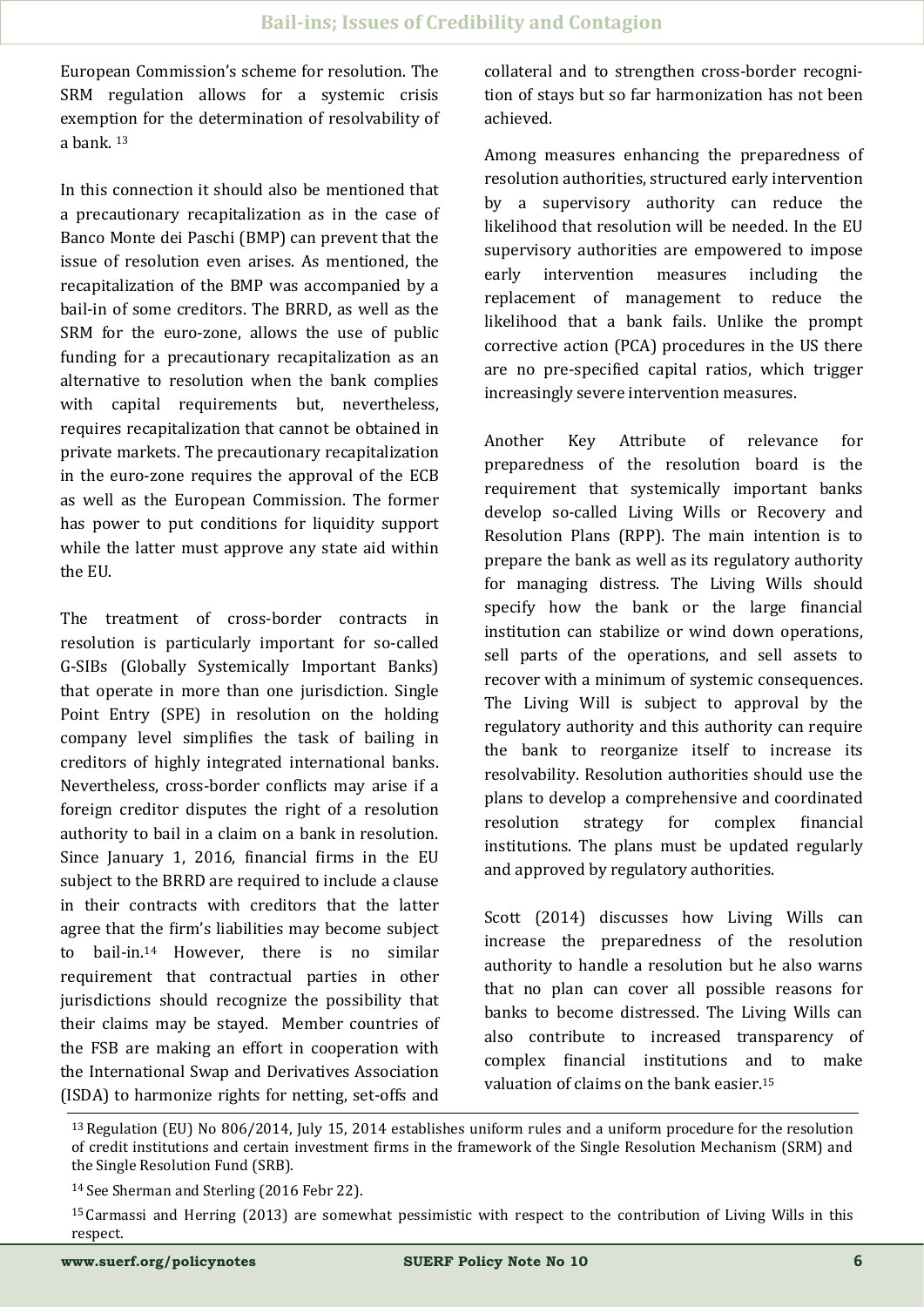## **4. Credibility and Contagion**

To what extent can market discipline on banks' risk-taking be expected to increase as a result of the implementation of procedures incorporating bail-ins as a resolution tool? There are two aspects to this question. First, effective market discipline requires that there are a sufficient number and size of creditors subject to credible bail-ins. If not, the marginal cost of funding for a financial institution will not reflect its default risk. Second, it must be possible to apply the bail-in rules without serious systemic consequences. Authorities are not likely to allow bail-ins if they are not convinced that they can be applied with a minimum of systemic consequences. Therefore, the credibility of the bail-in rules and their systemic effects are intertwined. It is clear that concern with systemic risk has been an important factor behind several attributes of the resolution procedures described in the previous section.

Opinions differ about the effectiveness of resolution procedures with respect to their ability to impose losses on creditors without serious systemic consequences. Sheila Bair, the former Chairman of the FDIC argued during the crisis in 2009 that Citibank should not be bailed out but restructured under the FDICIA rules.<sup>16</sup> Peter Brierley at the Resolution Directorate of Bank of England stated at a conference in 2016 that the building blocks including bail-ins are now in place to resolve even the large international G-SIBs.<sup>17</sup> Academics have been more skeptical for reasons discussed below.

To discuss these issues further it is useful to consider different sources of systemic risk and the possible impact on systemic risk of the bail-in attributes of resolution procedures. Following Scott (2014) we can define three main sources; (inter)connectedness, correlation and contagion. These are the "three Cs of systemic risk."

Connectedness implies that the failure of one financial institution creates losses for other financial institutions with credit exposures to the failing one through, for example, payment and settlement systems and other interbank positions (liability connectedness). Another source of connectedness arises when the failing institution is an important source of funding for others (asset connectedness).

Correlation as a source of systemic risk occurs when asset prices held by several financial institutions collapse at the same time. The institutions may be holding similar assets or prices for several asset classes may collapse at the same time. This source of systemic risk may be the result of events in the macro-economy but it is amplified by fragility in the financial system and similarity of portfolios across the financial sector. An example is the broad fall in real estate values across the USA prior to the subprime crisis that triggered the 2008-2009 financial crisis.

Contagion in Scott's terminology involves run behavior manifested through direct withdrawals of funds from financial institutions and asset markets used by financial institutions to fund operations. The contagion becomes systemic either if there are withdrawals of funds from a substantial part of the financial system or if the failure of one bank creates fear that other financial institutions will not be able to live up to their commitments.

The deepening of financial crisis after the collapse of Lehman Brothers in September 2008 was primarily a result of contagion according to many observers including Scott (2014) and Carmassi and Herring (2015). Banks and other financial market institutions relying on short term borrowing in, for example, markets for repos and commercial paper markets lost the ability to finance longer term asset positions when the markets for short term financial instruments "froze" after the Lehman bankruptcy in

<sup>16</sup> See Bair (2012)

<sup>&</sup>lt;sup>17</sup> Peter Brierley's presentation at the conference of the National Institute for Economic and Social Research (NIER) on March 18, 2016 is available on [http://www.niesr.ac.uk/events/](http://www.niesr.ac.uk/sites/default/files/files/(Banking)_(BCV)_9971709_v_2_Are%20banks%20no%20longer%20national%20in%20death_%20v2.pdf).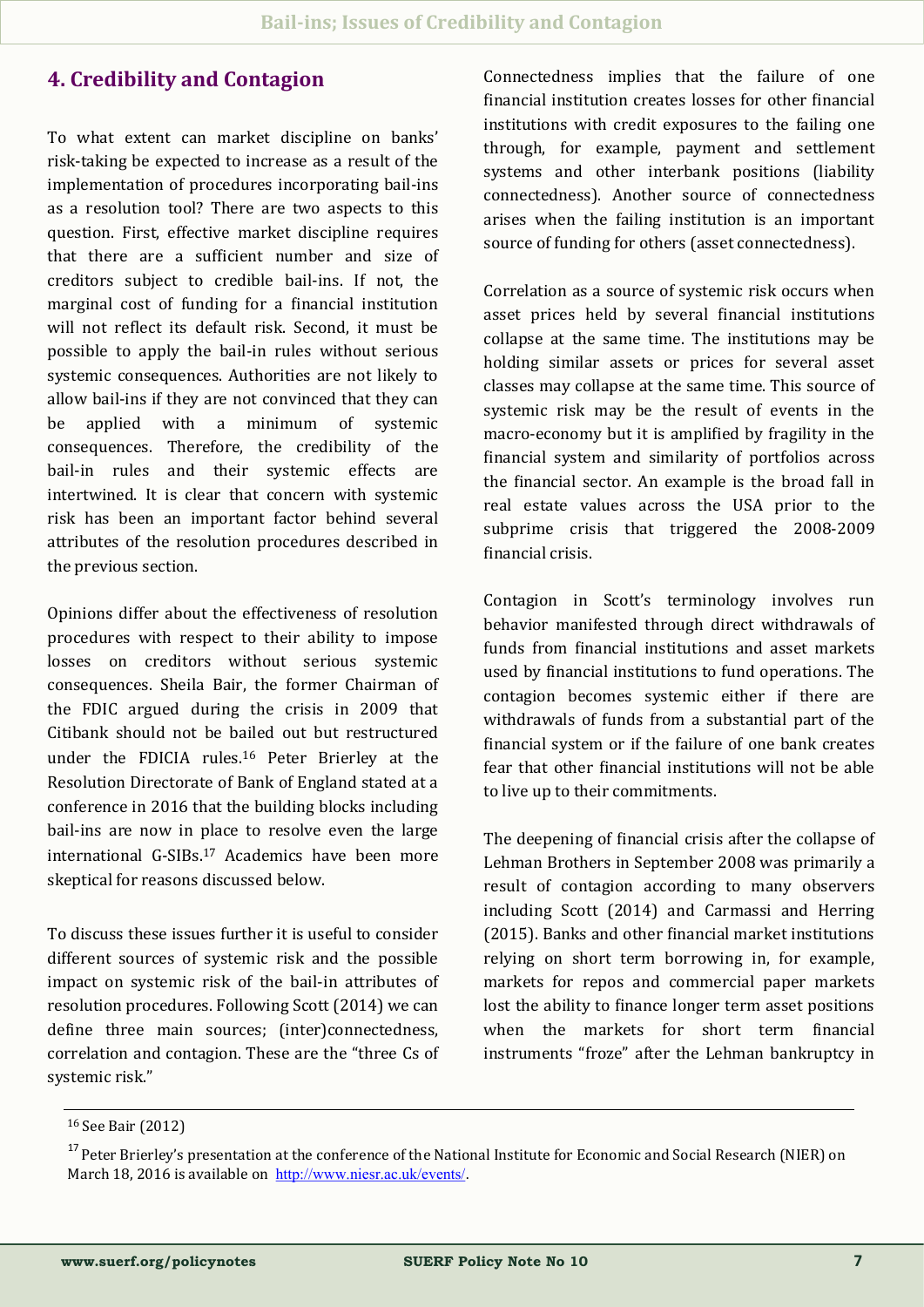September 2008.<sup>18</sup> At the same time, fire sales of assets were curtailed by sharply declining asset prices.

What is the impact of bail-in rules and other attributes of the resolution procedures on the three sources of systemic risk? To begin with connectedness it is clear that expected bail-ins of liabilities to other financial institutions necessarily makes those connected as creditors or potential creditors more sensitive to default risk. The upside of this sensitivity is that it strengthens market discipline on risk-taking. This is the intended effect of expected bail-ins but the enhanced market discipline must be balanced against the risk that connected financial institutions may become more fragile and even fail as dominos.

Since holders of relatively long-term claims on a financial institution cannot escape without facing substantial losses, they are not likely to try to dispose of their claims quickly. Thus, the expected bail-ins of these debt-holders are not expected to worsen the distress to a great extent. If connected institutions have appropriate risk-management systems in place the expected bail-ins should not be a great threat to their solvency.

Holders of short-term claims, on the other hand, like lenders in interbank and repo markets as well as counter-parties in derivatives markets can "run" quickly in response to news about impending bail-ins. Expected bail-ins of these types of claims may, therefore, exacerbate a distress situation for a bank very quickly even if it remains solvent.

The bail-in rules in the resolution procedures discussed above recognize to some extent that liquidity problem may arise as a result of expected bail-ins of short term creditors. Although the maturity of a claim does not affect its contractual priority, the BRRD exempts securitized claims and some financial sector claims with a maturity less than seven days from bail-ins. Furthermore, short-term counterparty claims with collateral or subject to netting and set offs are likely to be exempt from bail-ins on the grounds that they perform critical functions or that they are sensitive from a systemic point of view. However, resolution authorities are given substantial discretion with respect to eligibility of assets for bail-ins. Uncertainty about eligibility for bail-ins may be sufficient to create runs on a distressed bank and threaten its liquidity position.<sup>19</sup>

The possibility that many short-term liabilities will be subject to bail-ins may retain a degree of market discipline but it will also increase the costs of funding since long term financing is generally more costly than short term financing in financial markets. On the other hand, protection of these sources of market financing from bail-ins strengthens the incentives to use these run-sensitive sources. Thereby, the share of liabilities that can be bailed in is reduced.

Turning to the impact of correlation as a source of systemic risk, the credibility of bail-in rules depends very much on the share of a banking system that is affected by a an economic shock and on the fragility of the system. Even if the existing resolution procedures are effective when one large and highly connected bank must be resolved, the situation facing authorities is different when the financial system as a whole is on the verge of collapse. Strong intervention is necessary to support both liquidity and solvency in the financial system. Thus, the market discipline that can be realistically achieved needs to be based on expected bail-ins in case a financial institution is alone in distress.<sup>20</sup>

<sup>&</sup>lt;sup>18</sup> Many observers argue that the Lehman bankruptcy was not the trigger for the liquidity crisis. For example, Cochran and Zingales (2010) argue that the announcement of TARP with its \$700 bn available for bank rescues the week after was seen as a signal that the financial system was in a crisis.

 $19$  Jackson et al., (2011) discuss these issues in the US context and present an alternative proposal for a Chapter 14 bankruptcy code for large financial institutions.

<sup>&</sup>lt;sup>20</sup> Brown and Dinc (2011) find that a government is less likely to take over, or less likely to close, a failing bank if other banks in that country are weak. They further argue that this "too many to fail" effect was present in the US savingsand-loan crisis of the 1980s and in the Japanese banking crisis of the 1990s.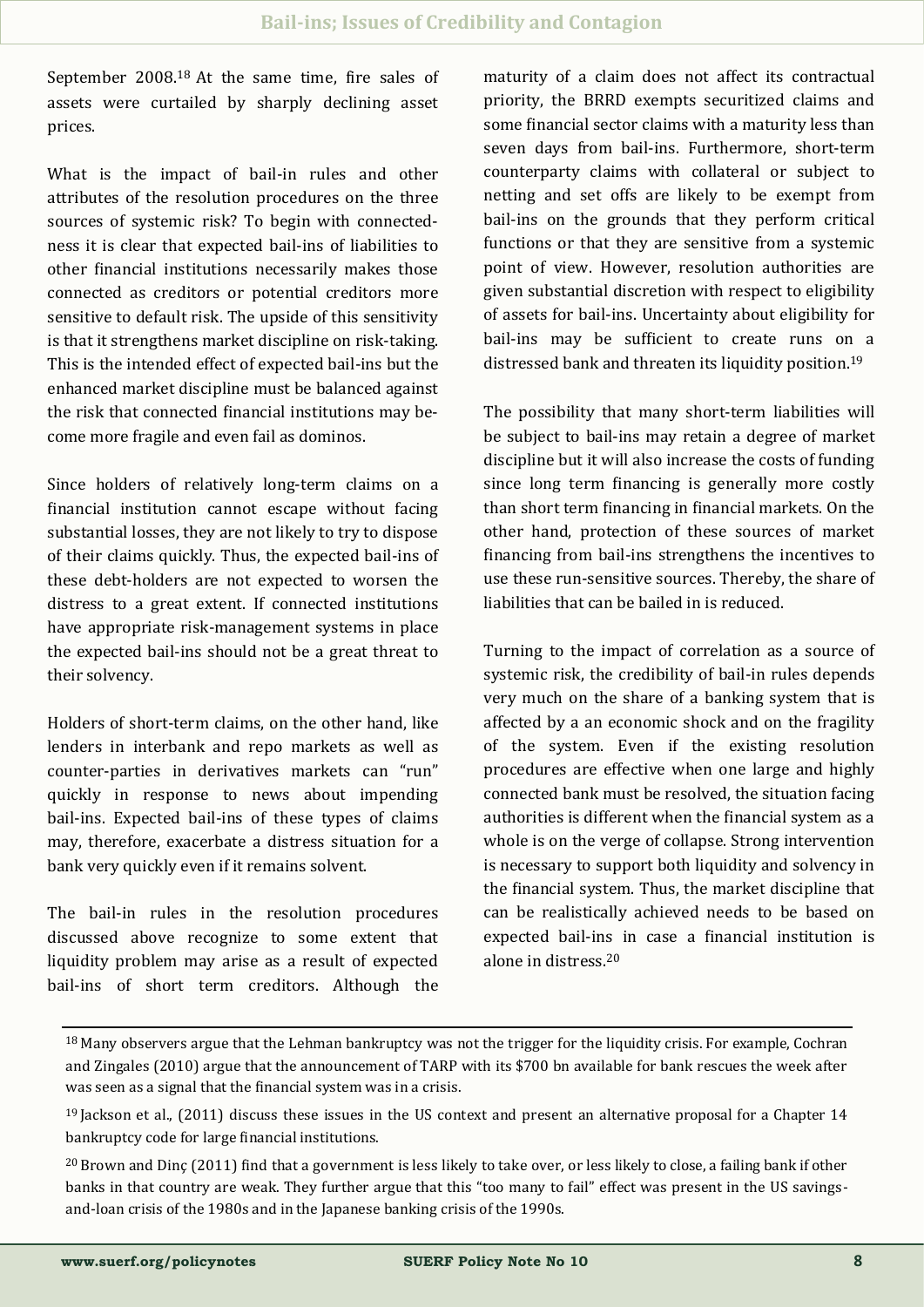The third source of systemic risk, contagion, can be viewed as an amplification of problems of connectedness. The difference between connectedness as a source of systemic risk and contagion is that, in contagion, uncertainty about one financial institution's ability to serve its contractual obligation creates uncertainty about other financial institutions ability. Thus, markets for short-term funding in securities markets may dry up for the financial system as a whole, and the ability to sell assets to obtain liquidity is lost. Thus, both market and funding liquidity evaporates. The role of bail-ins in resolution of a financial institution is similar to their role with respect to connectedness but the effect of expected bail-ins for short-term contracts is magnified by the contagion. Thus, the case for protecting the shortterm sources of market funding from bail-in risk is strengthened by contagion risk in spite of the weakening of market discipline and the stronger incentives of financial institutions to use these sources of funding. The BRRD suggests "minimum requirements for own funds and eligible (for bail-in) liabilities" (MREL) to limit the reliance on marketbased short-term funding.

Limitations on bail-ins and eligible liabilities imply that authorities must have additional instruments to address contagion risk and its consequences for system-wide liquidity. This means that central banks' traditional lender of last resort role as supplier of liquidity remains an important part of the financial system even if effective resolution procedures are in place. Scott (2014) discusses how central banks can devise schemes to support liquidity ex ante, for example, by enabling banks to buy commitments to obtain liquidity under specific conditions.

Another way to reduce the risk of contagion and, thereby, to strengthen the credibility of resolution procedures is to increase the transparency and the resolvability of financial institutions. Increased market discipline may itself strengthen incentives of solvent institutions to signal their quality relative to the insolvent ones and to adopt organizational structures that are more transparent and resolvable. Living wills are intended to strengthen these incentives but other organizational reforms may contribute as well. For example, in the UK investment banking must be strongly separated from traditional commercial banking. Other forms of organizational restrictions to reduce complexity are possible as well as discussed in Barth and Wihlborg (2016). The former chairman of the FDIC, Sheila Bair (2013), has noted that the resolvability of large complex financial institutions can be enhanced if banks are required to choose legal organizations corresponding to its business lines.

Academics' skepticism with respect to the credibility of resolution procedures seems to be based partly on political considerations in combination with the discretionary powers of authorities with influence on resolution decisions. For example, Barth and Wihlborg (2016) argue that political influences on the determination of whether a financial institution qualifies for resolution are likely to be strong. Although the alternative for an insolvent systemically important financial institution is supposed to be general bankruptcy law and the use of tax-payer funds to bail out shareholders is not allowed, the bailout of creditors remains possible. Bailout costs are to be covered by future levies on other banks rather than taxpayers; but this does not change the fact that bailouts of creditors beyond those explicitly insured remain possible.

The identification of G-SIBs can become a two-edged sword from the perspective of credibility of resolution procedures. This designation implies more stringent prudential standards and higher capital requirements than other banks. Thus, the designation is associated with costs. These costs can be seen as a "tax" to compensate for a stronger implicit protection of their creditors. The designation may be interpreted as a signal that these banks will receive special treatment in distress with a high likelihood of bailouts.

The European Shadow Financial Regulatory Committee (ESFRC, 2014) expresses similar doubts about the credibility of the Single Resolution Mechanism in the EU. They point to the ability of the European Council and the European Commission to block a resolution decision. Also, the so-called systemic crisis exemption in Article 10.3 of the SRM regulation explicitly states that a bank may not be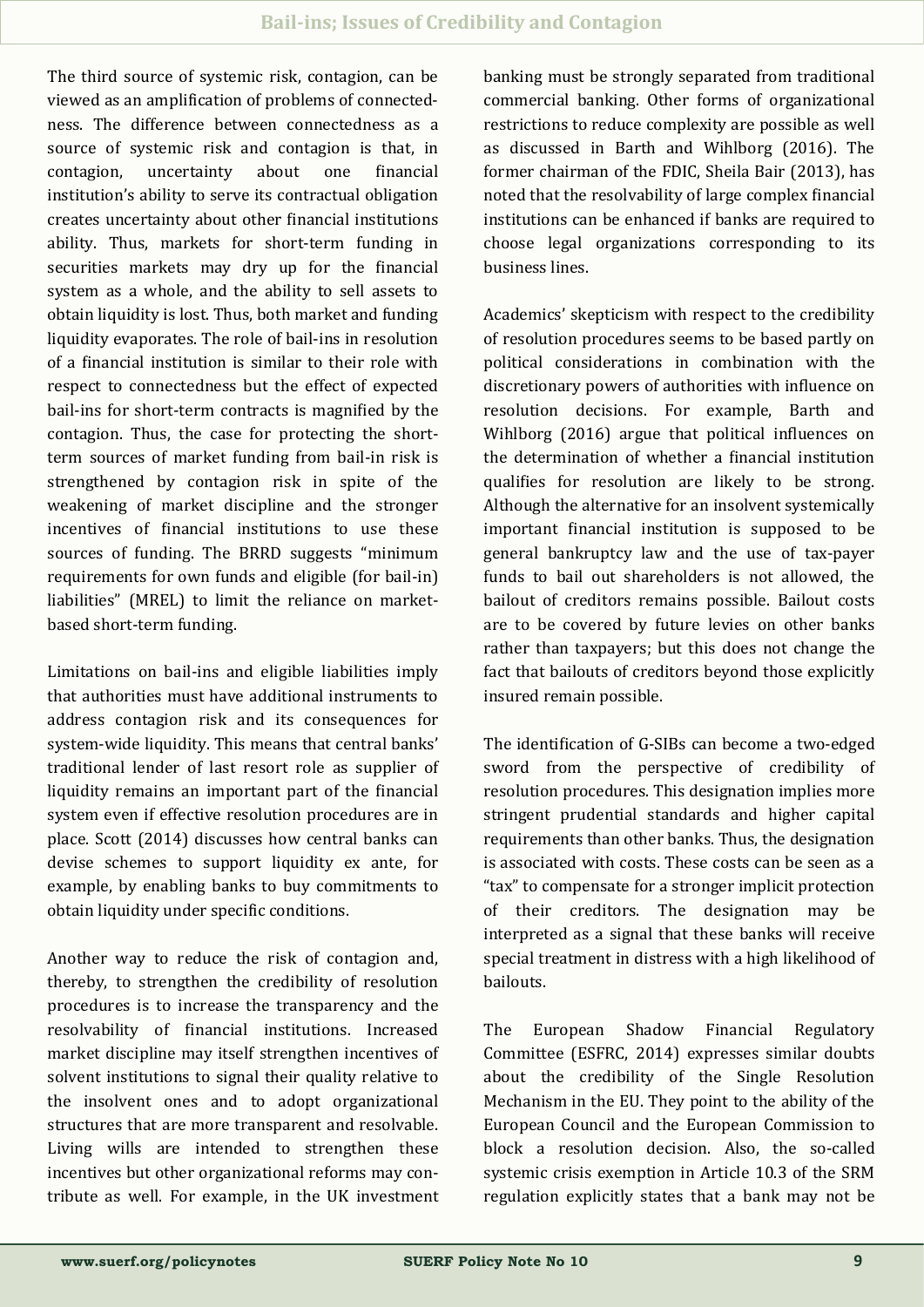considered resolvable unless "significant adverse consequences for the financial system, including circumstances of broader financial instability or system-wide events, of the Member State in which the entity is situated" can be avoided to the maximum extent when resolution powers are exercised.

The credibility of the bail-in requirements in the resolution procedures is affected by the power of authorities to choose precautionary recapitalization to restore the solvency of a financial institution. Although the BRRD states that such recapitalization using government funds requires that a financial institution complies with capital requirements and that the European Commission approves the state aid. Such aid can be approved if systemic risk justifies it. Since systemic risk is such a dominating driver of financial reform efforts including the BRRD, authorities are likely to err for fear of systemic risk. Precautionary recapitalization should also be accompanied by bail-ins but on a more ad hoc basis than in actual resolution.

## **5. Concluding comments**

Experiences with bail-ins under resolution procedures are still lacking. We may have to see an important European bank resolved by a resolution board before the effectiveness of the procedures can be fully evaluated. Empirical evidence on the impact of the resolution procedures and bail-ins on banks' costs of funding is lacking as well. There is some evidence that the costs of debt for UK banks increased after the Special Resolution Regime was implemented in 2009.<sup>21</sup> The largest Danish bank, Danske Bank, complained that their costs of funding increased after Denmark's implementation of bank resolution procedures in 2010.<sup>22</sup> Furthermore, ratings agencies like Fitch have started to take reduced likelihood of state support into account in their government support ratings.

Although the quantitative importance of the effects of bail-in rules remain uncertain the reform efforts are likely to contribute to a stronger degree of market discipline over time. Even if precautionary recapitalizations are likely to be used to a greater extent than actual resolutions, perceptions that some creditors must accept losses have been strengthened by bail-ins of subordinated debt holders in Denmark and Portugal, and institutional holders of junior debt in the Monte dei Paschi case in Italy. The issuance of CoCos by many banks may also contribute to market discipline.

There are still doubts that market discipline on the large and complex international banks has increased to such an extent that their funding cost advantage has declined. One reason is that the systemic risk exception from placing a bank under a resolution board can be attractive for politically sensitive authorities. A second reason is that banks can increase their share of funding from sources that are eligible for bail-ins to sources that are less likely to be subject to bail-ins. A third reason is that the large complex banks often operate with subsidiaries in several countries. There is uncertainty about contractual recognition of cross-border claims in resolution proceedings and conflicts between countries may arise with respect to burden sharing.

The Financial Stability Board does not regard the Key Attributes of resolution regimes as the final solution to the problems of implicit guarantees and systemic risk. Even if bail-in rules can be made more credible they cannot completely eliminate the dilemma between strengthening market discipline and eliminating systemic risk. The central banks lender of last resort role remains essential when contagion threatens liquidity in the financial system. Capital and liquidity requirements remain important although their level and design are subjects for a separate debate. Organizational reforms can contribute to the resolvability of large financial institutions and thereby enhancing the credibility of resolution procedures.

<sup>21</sup> See Brierley (2015).

<sup>&</sup>lt;sup>22</sup> For example, on February 20, 2012 the spread on interbank loans to the Danske Bank relative to Euribor was 7.05 basis points according to Wihlborg (2012).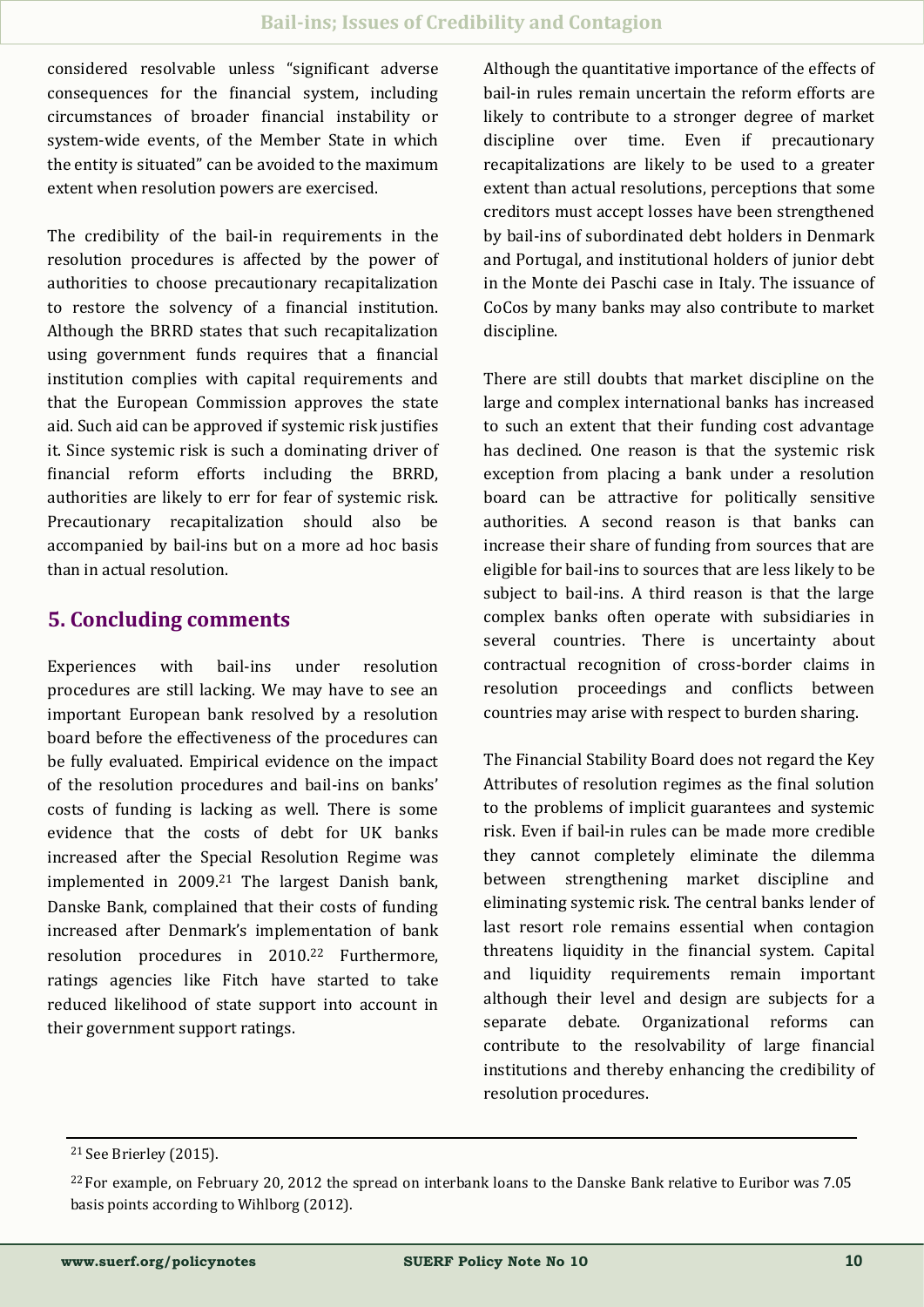#### **References**

Avdjiev, Stefan, Anastasia Kartasheva and Bilyana Bogdanova (2013), "CoCos: a primer," *BIS Quarterly Review*. September.

Bair, Sheila, S. (2012), *Bull by the Horns*, Free Press, New York

Bair, Sheila S. (2013), Testimony Before the House Committee on Financial Services, June 26.

Barth, James and Clas Wihlborg (2016), "Too Big to Fail: Measures, Remedies and Consequences," *Financial Market, Institutions and Instruments*, Forthcoming.

Bergman, William J., Robert R. Bliss, Christian A. Johnson and George G. Kaufman (2004), "Netting, Financial Contracts and Banks: The Economic Implications," WP 2004-2, Federal Reserve Bank of Chicago.

Brierley, Peter (2016), presentation at the conference of the National Institute for Economic and Social Research (NIER) on March 18, 2016.

Paul Calello and Wilson Ervin (2010) 'From bail-out to bail-in," *The Economist*, Jan. 28.

Carmassi, Jacopo and Richard J. Herring (2013), "Living Wills and Cross-Border Resolution of Systemically Important Banks," *Journal of Financial Economic Policy*, Vol. 9, Issue 8.

Carmassi, Jacopo and Richard J. Herring (2015), "Corporate Structures, Transparency and Resolvability of Global Systemically Important Banks", Financial Institutions Center, Wharton School, WP 15/10.

Cochrane, John H. and Luigi Zingales (2009), "Lehman and the Financial Crisis", *The Wall Street Journal*, Nov. 15.

European Shadow Financial Regulatory Committee (ESFRC 1998), "Dealing with Problem Banks in Europe," Statement No 1, 1998. Available on [www.esfrc.eu.](http://www.esfrc.eu/)

European Shadow Financial Regulatory Committee (ESFRC 2014), "Complexity and Credibility in the Single Resolution Mechanism," Statement No 39, Nov. 10. Available on [www.esfrc.eu.](http://www.esfrc.eu/)

Financial Stability Board (2014). "Key Attributes of Effective Resolution Regimes for Financial Institutions," October 15.

Flannery, Mark and Enrico Perotti (2011), "Coco design as a risk preventive tool. (DSF policy paper; No. 11). Amsterdam: Duisenberg School of Finance.

Hilscher, Jens and Alon Raviv (2014), "Bank stability and market discipline: The effect of contingent capital on risk taking and default probability," *Journal of Corporate Finance*, 29, Dec., 242-260.

International Monetary Fund (2014), "Global Financial Stability Report," April.

Jackson, T.H., Scott, K.E., Summe, K.A. and Taylor, J.B. (2011), *Resolution of Failed Financial Institutions: Orderly Liquidation Authority and a New Chapter 14*, Stanford University's Hoover Institution Working Group on Economic Policy. Stanford, CA.

Kaufman, George G. (2014), "Too big to fail in banking: What does it mean?" *Journal of Financial Stability*, Vol 13, pp. 214–223.

Pellerin, Sabrina R. and John R. Walter (2012), "Orderly Liquidation Authority as an Alternative to Bankruptcy," *Economic Quarterly*, V<sup>32</sup>, First Quarter, 5-11.

Scott, Hal S. (2014), "Interconnectedness and Contagion; Financial Panics and the Crisis of 2008," Committee on Capital Markets Regulation, June 26.

Sherman and Sterling LLP (2016), "BRRD: Contractual Recognition of Bail-in and Resolution Stays," Financial Institutions Advisory and Financial Regulatory, Client Publication, Febr. 22.

Cabo-Valverde, Santiago, Harald Benink, Tom Berglund and Clas Wihlborg (2013), "Regulatory Response to the Financial Crisis in Europe: Recent Developments 2010–2013," *Journal of Financial Economic Policy*, 4.

Wihlborg, Clas. (2012), *Developing Distress Resolution Procedures for Financial Institutions*, SUERF (Société Universitaire Européenne de Recherches Financières) Study, 2012/4, August.